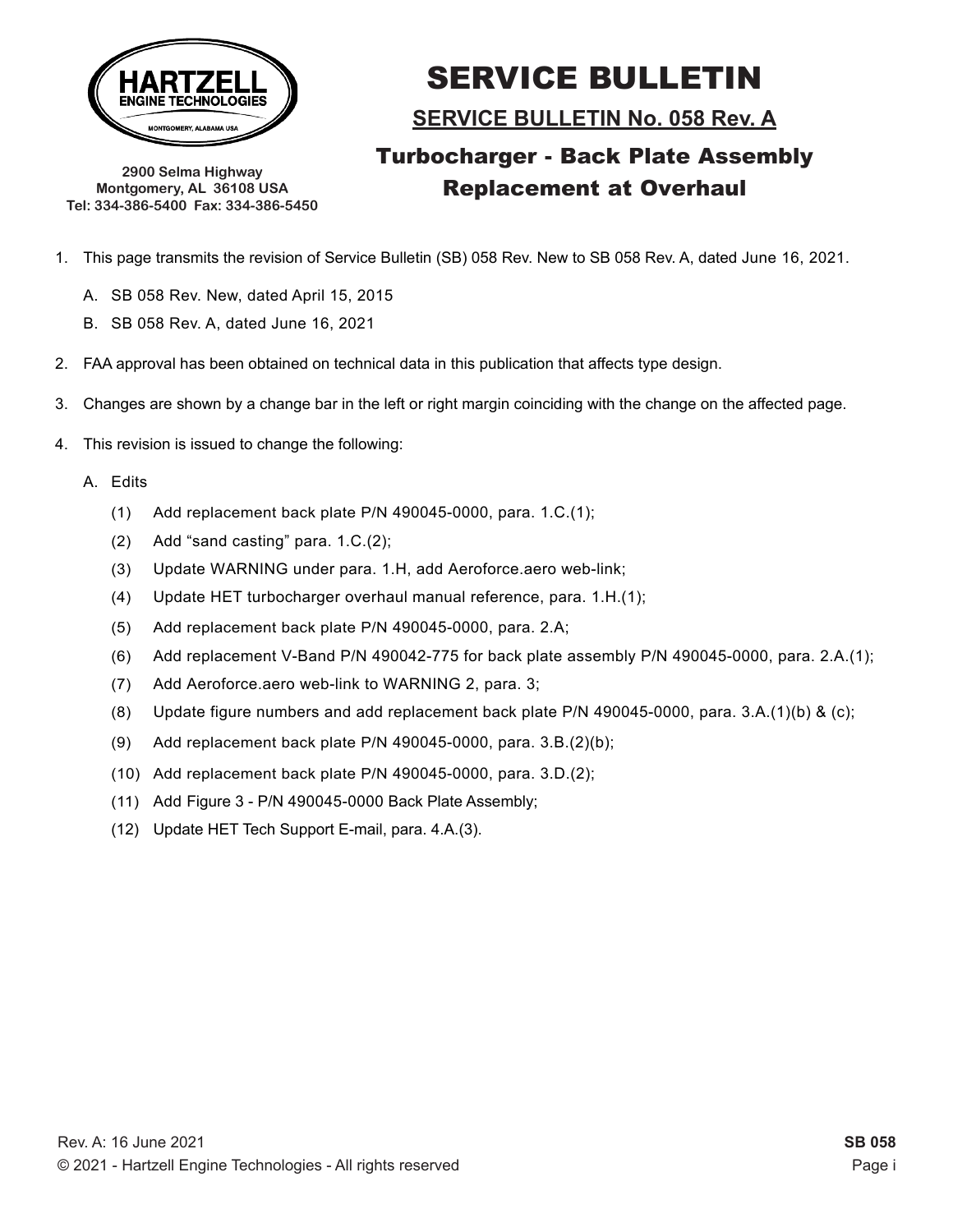

**2900 Selma Highway Montgomery, AL 36108 USA Tel: 334-386-5400 Fax: 334-386-5450**

# SERVICE BULLETIN

**SERVICE BULLETIN No. 058 Rev. A**

## Turbocharger - Back Plate Assembly Replacement at Overhaul

- 1. Planning Information
	- A. Effectivity
		- (1) All turbocharger part numbers shown in Table 1 that have a P/N 406795-0058 back plate assembly installed are affected by this Service Bulletin.
		- (2) Turbocharger serial numbers greater than H-RLR00052 (rebuilt) and H-RLL00074 (new) are not affected by this Service Bulletin.
		- **WARNING:** DO NOT USE OBSOLETE OR OUTDATED INFORMATION. PERFORM ALL INSPECTIONS OR WORK IN ACCORDANCE WITH THE MOST RECENT REVISION OF THIS SERVICE BULLETIN (SB). INFORMATION CONTAINED IN THIS SB MAY BE SIGNIFICANTLY CHANGED FROM EARLIER REVISIONS. FAILURE TO COMPLY WITH THIS SB OR THE USE OF OBSOLETE INFORMATION MAY CREATE AN UNSAFE CONDITION THAT MAY RESULT IN DEATH, SERIOUS BODILY INJURY, AND/OR SUBSTANTIAL PROPERTY DAMAGE. REFER TO THE HET WEBSITE FOR THE MOST RECENT REVISION LEVEL OF THIS SB.

| <b>Model</b>   | <b>HET P/N</b> | <b>Used By</b>    | OE P/N       |
|----------------|----------------|-------------------|--------------|
| TH08A60        | 409170-0001    | Lycoming          | LW-12463     |
| TH08A67        | 407810-0001    | Continental (CMI) | 635630       |
| <b>TH08A67</b> | 407810-0003    | <b>RAM</b>        | 2060-1       |
| TH08A68        | 409680-0011    | Continental (CMI) | 640327-11    |
| TH08A69        | 465680-0001    | Lycoming          | LW-13987     |
| TH08A69        | 465680-0004    | Cessna            | C295002-0202 |
| TH08A69        | 465680-0005    | Lycoming          | LW-18470     |
| <b>TH08A70</b> | 465930-0002    | Continental (CMI) | 641672-2     |
| <b>TH08A70</b> | 465930-0003    | Continental (CMI) | 641672-3     |

#### **Table 1 - Turbochargers Using P/N 406795-0058 back plate \***

\* For aid in identifying engine or aircraft model, see Table 2 Reference Guide.

**NOTE**: HET P/N uses -9xxx to denote a rebuilt version of the original part number.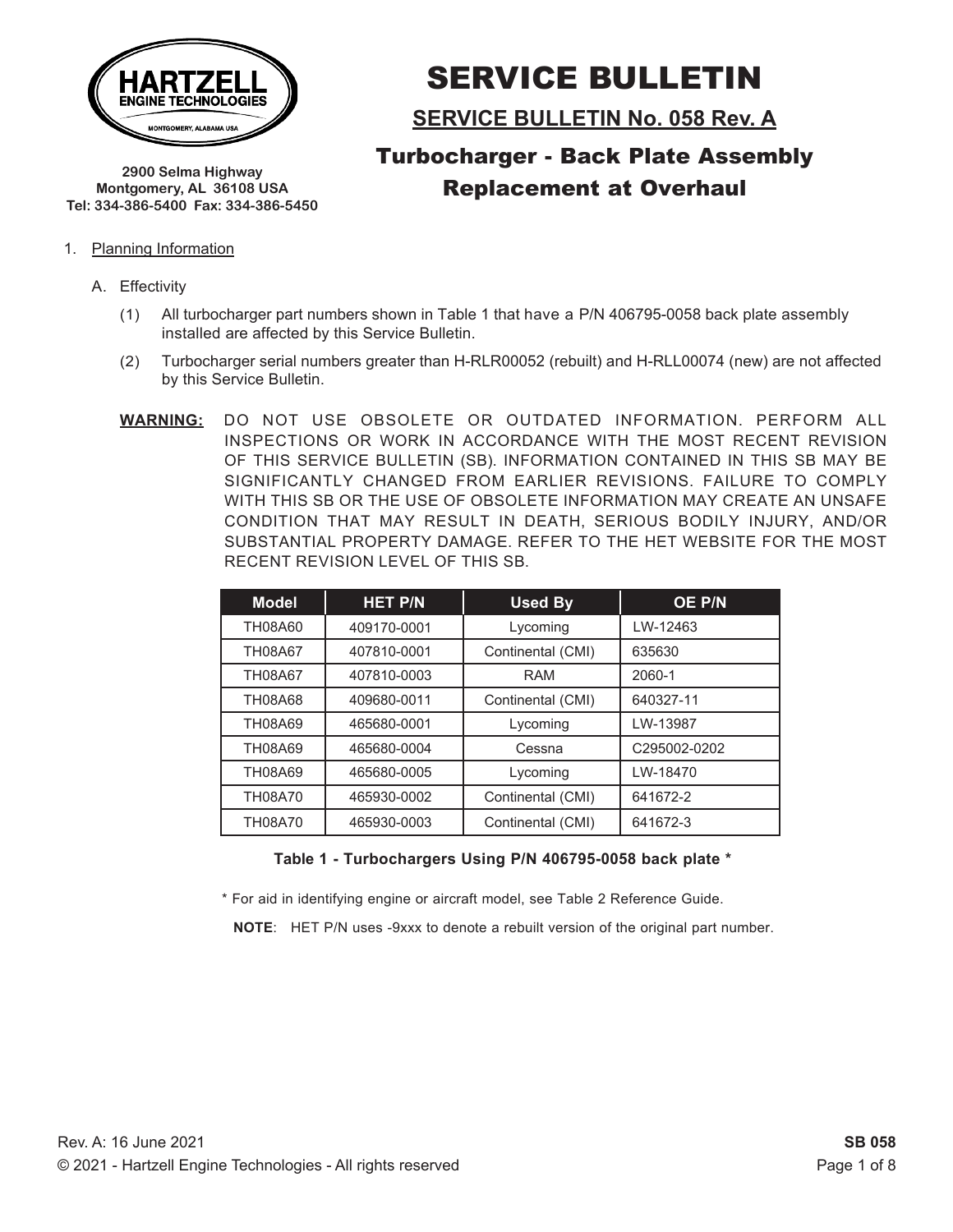### **SERVICE BULLETIN No. 058 Rev. A**

## Turbocharger - Back Plate Assembly Replacement at Overhaul

#### B. Concurrent Requirements

- (1) None
- C. Reason
	- (1) Hartzell Engine Technologies has replaced P/N 406795-0058 back plate assembly with P/N 490006 or 490045-0000 back plate assembly.
	- (2) The existing die cast back plate is being replaced by an improved geometrically redesigned back plate made from a more robust billet or sand casting material.
	- (3) P/N 406795-0058 back plate assembly is no longer available.
	- (4) Regulatory action is not expected.
- D. Description
	- (1) This Service Bulletin provides Instructions for Continued Airworthiness (ICA).
	- (2) This Service Bulletin requires that all affected turbocharger part numbers replace P/N 406795-0058 back plate assembly with P/N 490006 or 490045-0000 back plate assembly at next overhaul per section 1.E(1) Compliance.
	- (3) This Service Bulletin is issued prior to the revision of HET P/N 400600-0000 Turbocharger Maintenance & Overhaul Manual which incorporates the back plate assembly overhaul requirement.
- E. Compliance
	- (1) At next turbocharger overhaul, 2000 hours turbocharger time in service, or twelve (12) calendar years, which ever occurs first, replace P/N 406795-0058 back plate assembly with P/N 490006 or 490045-0000 back plate assembly.
	- (2) Compliance with the Accomplishment Instructions is the terminating action for this Service Bulletin.
- F. Approval
	- (1) FAA acceptance has been obtained on technical data in this publication that affects type design.
- G. Manpower
	- (1) No additional labor is required when the back plate assembly is replaced at overhaul.
- H. References

**WARNING:** DO NOT USE OBSOLETE OR OUTDATED INFORMATION. PERFORM ALL INSPECTIONS OR WORK IN ACCORDANCE WITH THE MOST RECENT REVISION OF THIS DOCUMENT. REFER TO AEROFORCE.AERO FOR THE LATEST REVISION OF THIS SERVICE BULLETIN.

(1) HET P/N 400600-0000 *Turbocharger Maintenance & Overhaul Manual,* Rev. B or later FAA approved revision.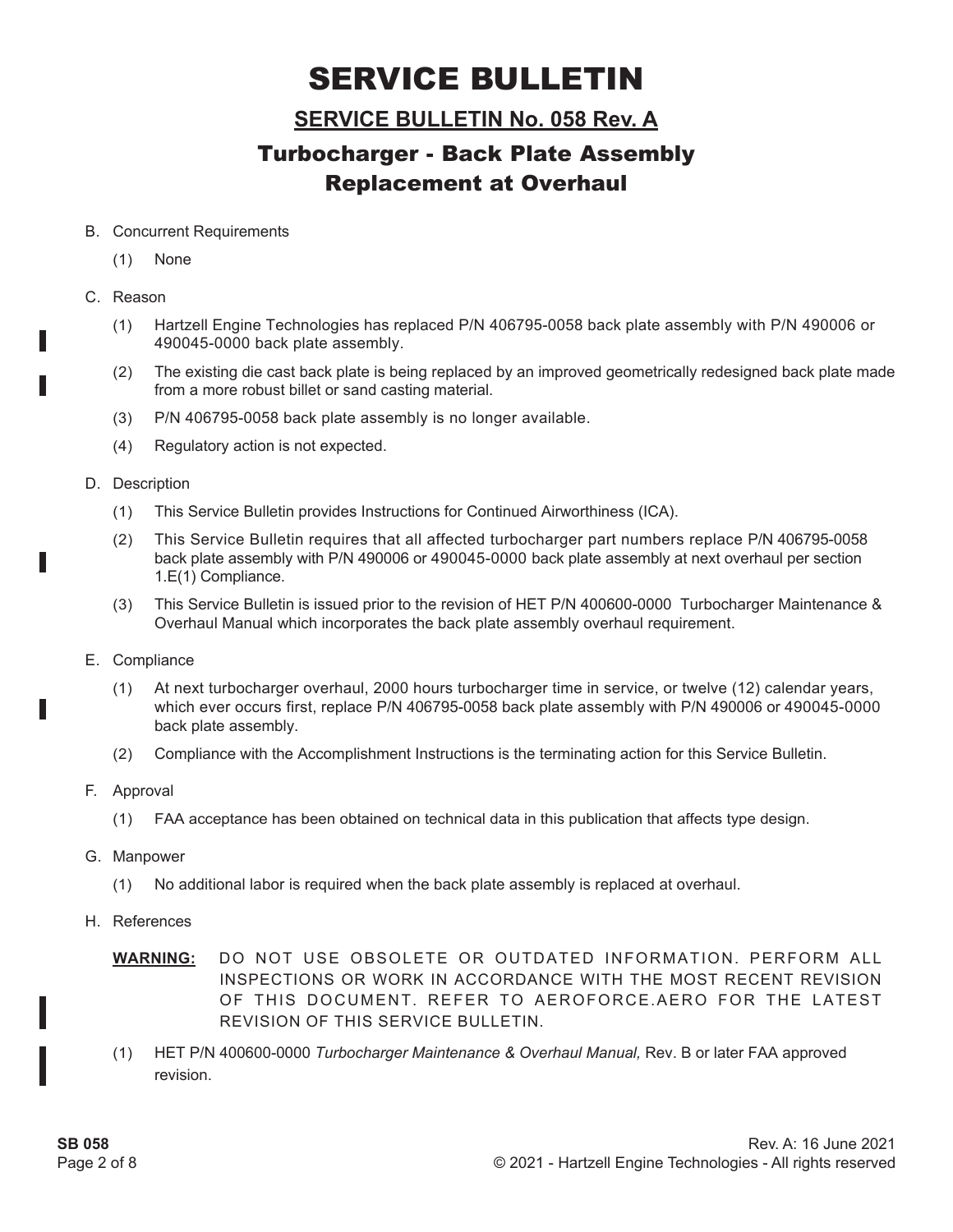### **SERVICE BULLETIN No. 058 Rev. A**

- I. Other Publications Affected
	- (1) None
- J. Weight and Balance
	- (1) No change
- 2. Material Required
	- A. One (1) each, back plate assembly HET P/N 490006 or 490045-0000 per turbocharger assembly.
		- (1) **Back plate assembly HET P/N 490045-0000 ONLY:** V-Band HET P/N 490042-775.
		- **NOTE**: If back plate assembly HET P/N 490045-0000 is being installed, V-Band P/N 400720-775 must be replaced with V-Band P/N 490042-775.
- 3. Accomplishment Instructions
	- **WARNING 1:** THIS PROCEDURE MUST BE PERFORMED BY COMPETENT AND QUALIFIED PERSONNEL WHO ARE FAMILIAR WITH ENGINE AND AIRFRAME MAINTENANCE THAT IS SPECIFIC TO THE TURBOCHARGING SYSTEM. FAILURE TO DO SO MAY RESULT IN ECONOMIC LOSS, EQUIPMENT DAMAGE, AND/OR PHYSICAL INJURY.
	- **WARNING 2:** DO NOT USE OBSOLETE OR OUTDATED INFORMATION. PERFORM ALL INSPECTIONS OR WORK IN ACCORDANCE WITH THE MOST RECENT REVISION OF THIS SERVICE BULLETIN (SB) AND THE APPLICABLE AIRCRAFT AND/OR ENGINE MAINTENANCE MANUAL. INFORMATION CONTAINED IN THESE MANUALS OR THIS SB MAY BE SIGNIFICANTLY CHANGED FROM EARLIER REVISIONS. FAILURE TO COMPLY WITH THIS SB OR THE USE OF OBSOLETE INFORMATION MAY CREATE AN UNSAFE CONDITION THAT MAY RESULT IN DEATH, SERIOUS BODILY INJURY, AND SUBSTANTIAL PROPERTY DAMAGE. REFER TO AEROFORCE.AERO FOR THE LATEST REVISION OF THIS SERVICE BULLETIN.
	- A. Inspection
		- (1) Determine if a P/N 406795-0058 back plate assembly is installed in an affected turbocharger. (Refer to Table 1)
			- (a) At overhaul, identify P/N 406795-0058 back plate assembly by visual inspection (no disassembly required). Refer to Fig. 1.
				- 1) If this back plate assembly is installed, proceed to section 3.B(1) Corrective Action.
			- (b) If the turbocharger has been overhauled or repaired previously, P/N 490006 (Fig. 2) or 490045- 0000 (Fig. 3) back plate assembly may already be installed. This may be confirmed by visual inspection. (Refer to Figures 2 & 3)
			- (c) Installation of P/N 490006 or 490045-0000 back plate assembly is the terminating action for this service bulletin. Proceed to section 3.D Maintenance Record.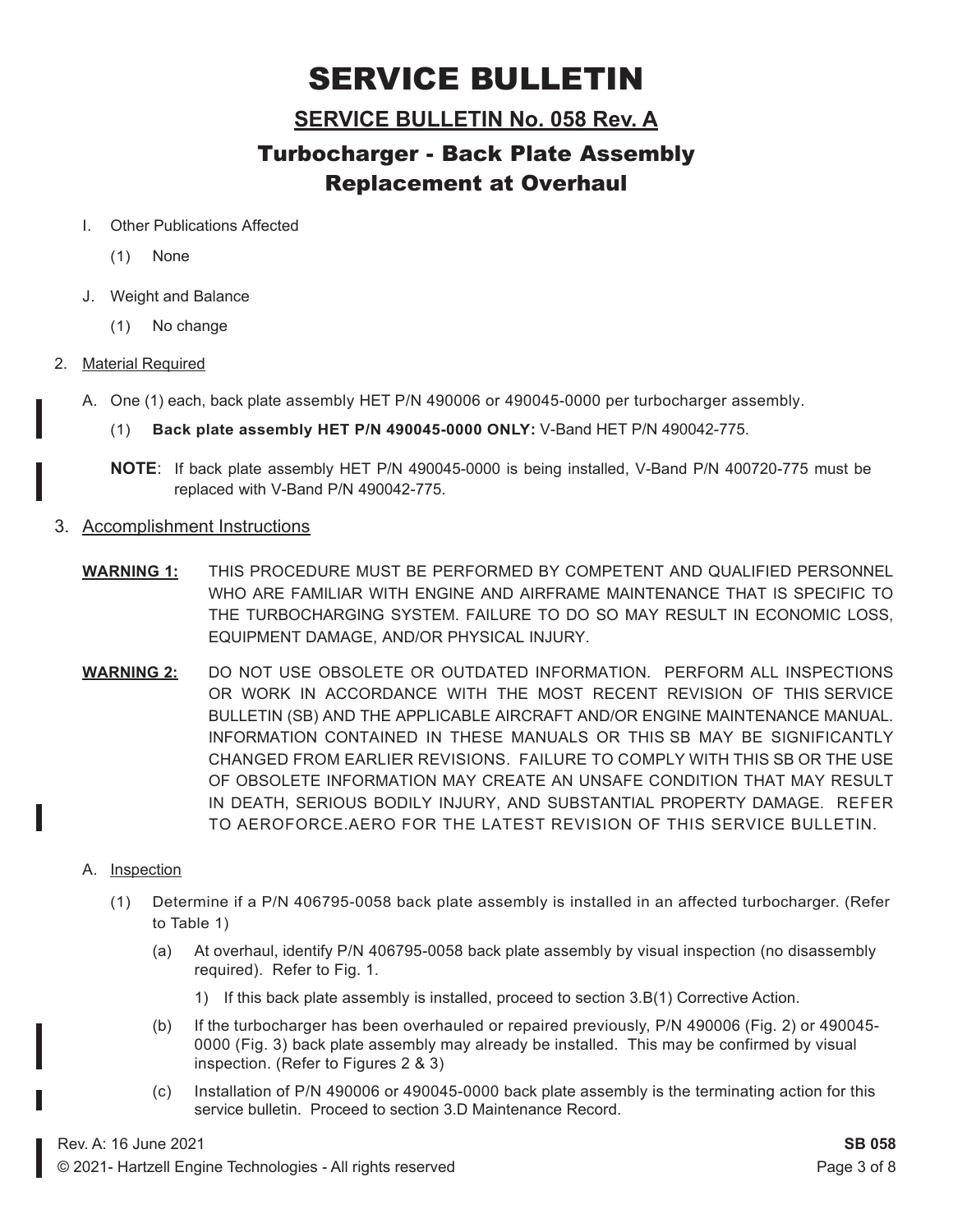### **SERVICE BULLETIN No. 058 Rev. A**

## Turbocharger - Back Plate Assembly Replacement at Overhaul

#### B. Corrective Action

- **NOTE:** HET requires that turbocharger repair and/or field overhaul activities be accomplished by an FAA certificated repair station (or foreign equivalent) experienced in servicing turbocharger systems utilizing the turbocharger maintenance and overhaul manual, HET P/N 400600-0000 Rev. B or latest revision.
- (1) Remove the turbocharger in accordance with the applicable aircraft and/or engine manufacturer's maintenance manuals or service instructions.
- (2) Refer to the Overhaul & Maintenance manual HET P/N 400600-0000 Rev. B or later FAA approved revision for these instructions.
	- (a) Remove and discard the P/N 406795-0058 back plate assembly.
	- (b) Install a new HET P/N 490006 or 490045-0000 back plate assembly.
		- 1) Installation of P/N 490006 and 490045-0000 back plate assembly is the same as installation of the P/N 406795-0058 back plate assembly.
		- **NOTE**: If back plate assembly HET P/N 490045-0000 is being installed, V-Band P/N 400720-775 must be replaced with V-Band P/N 490042-775.
	- (c) Perform the required tests shown in the turbocharger overhaul manual to complete the repair/ overhaul.
	- (d) If the overhauled or repaired turbocharger will be installed on the aircraft engine, proceed to section 3.C, Return to Service.
	- (e) If the overhauled or repaired turbocharger will be placed in inventory, proceed to section 3.D(2), Maintenance Record.

#### C. Return to Service

- (1) After the turbocharger has been properly installed, the aircraft will be ready for return to service.
- (2) Perform the recommended turbocharger operational tests in accordance with Hartzell Engine Technologies Service Bulletin 23 and applicable aircraft maintenance manual.
- (3) Using the applicable aircraft and engine manufacturer's maintenance manuals of the latest revision, install any portion of the aircraft that was removed to gain access.
- D. Maintenance Record
	- (1) Upon successful completion of this Service Bulletin, make an appropriate log book entry noting compliance with this Service Bulletin as the terminating action.
	- (2) If an affected turbocharger is overhauled using P/N 490006 or 490045-0000 back plate assembly and the turbocharger will be placed in inventory, include a copy of this service bulletin with a written and dated statement that indicates compliance with HET SB 058 has been achieved.
		- (a) Place a copy of this service bulletin in the shipping package with the turbocharger prior to customer delivery.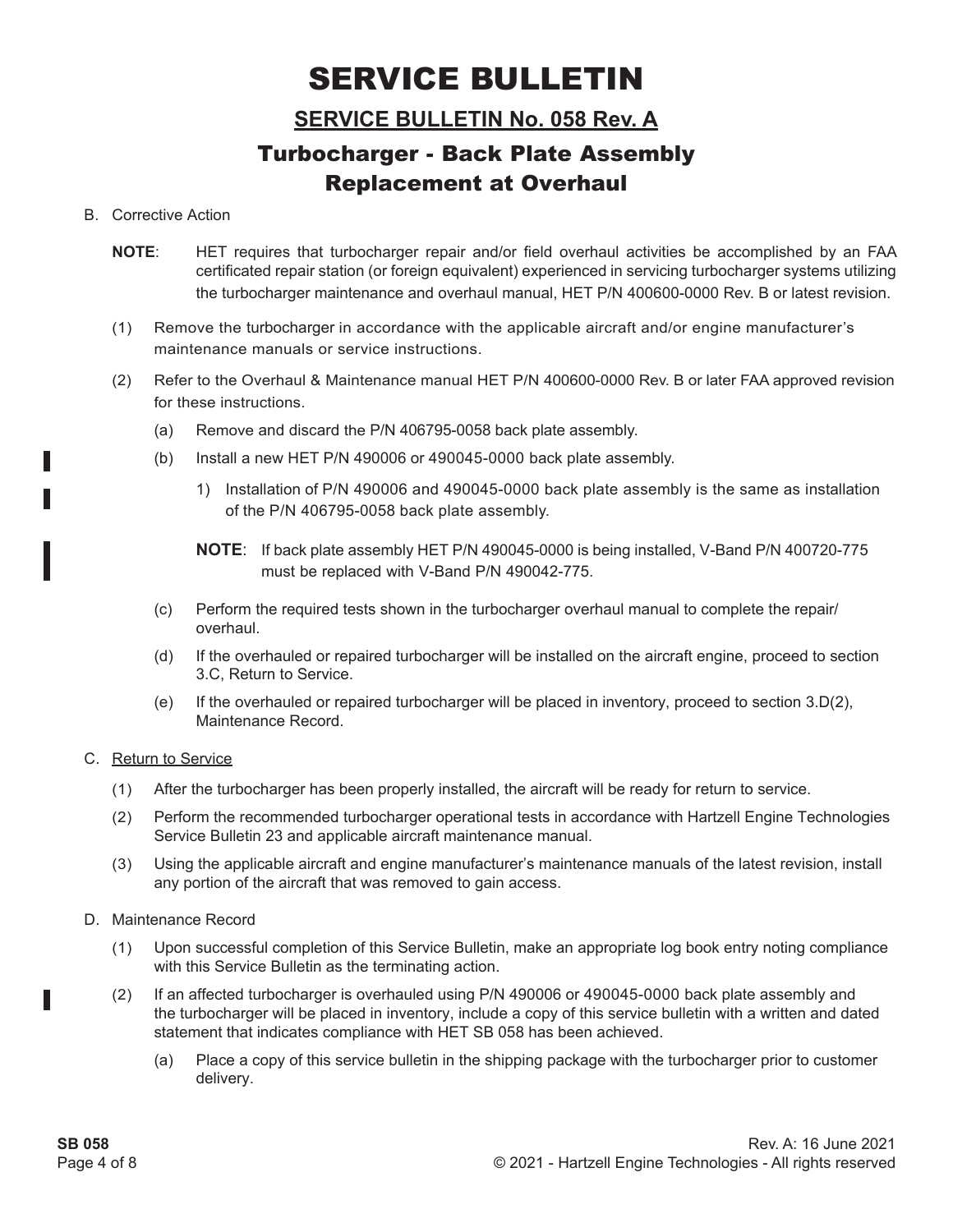### **SERVICE BULLETIN No. 058 Rev. A**

## Turbocharger - Back Plate Assembly Replacement at Overhaul

#### 4. Contact Information

Γ

- A. Contact HET Product Support for all communications regarding the technical content of this Service Bulletin.
	- (1) Phone +1.334.386.5400 (Option 2)
	- (2) Fax +1.334.386.5450
	- (3) E-mail at techsupport@Hartzell.aero
	- (4) Address

Hartzell Engine Technologies LLC 2900 Selma Highway, Montgomery, AL 36108 USA.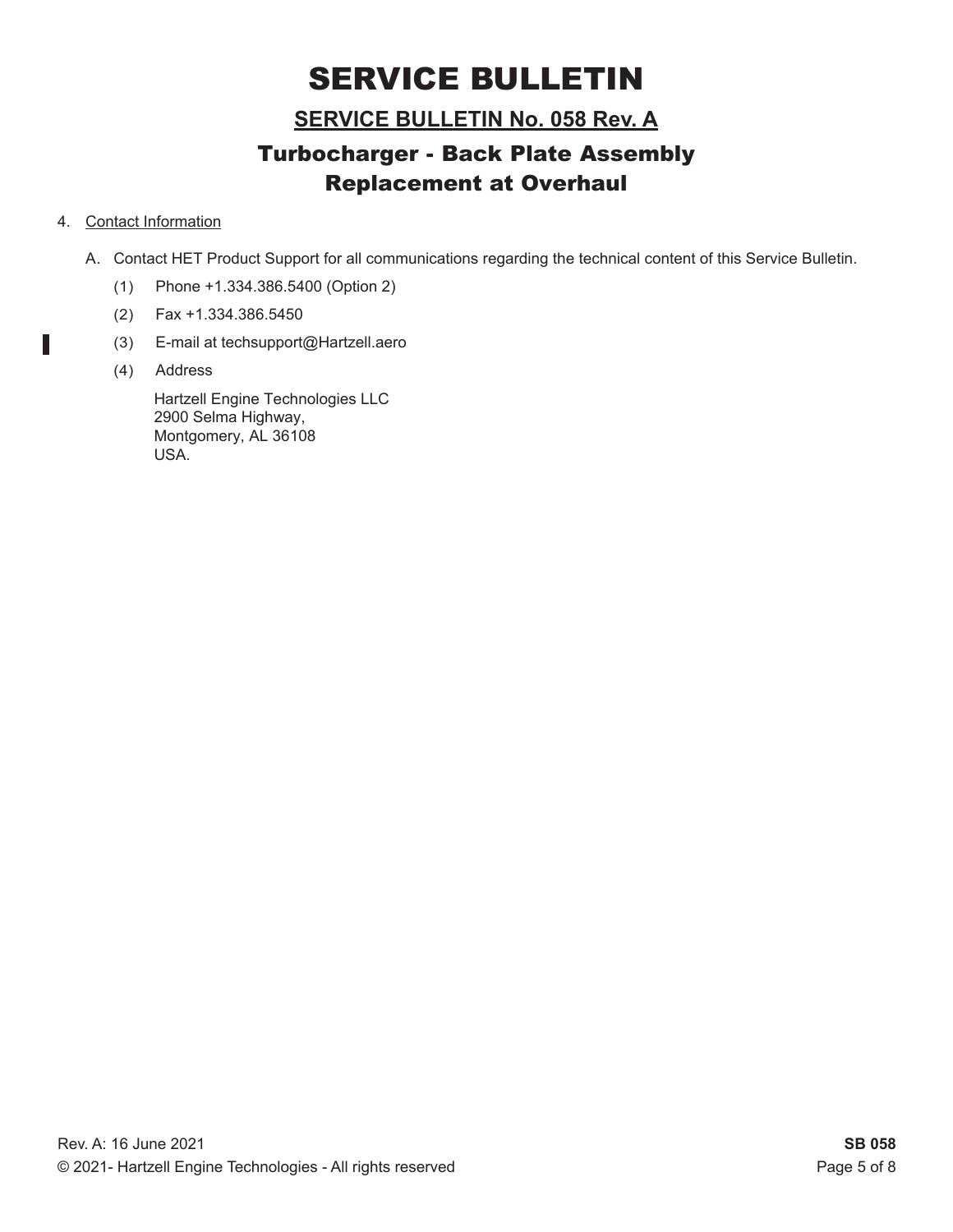**SERVICE BULLETIN No. 058 Rev. A**



**Figure 1 - P/N 406795-058 Back Plate Assembly**



**Figure 2 - P/N 490006 Back Plate Assembly (Billet)**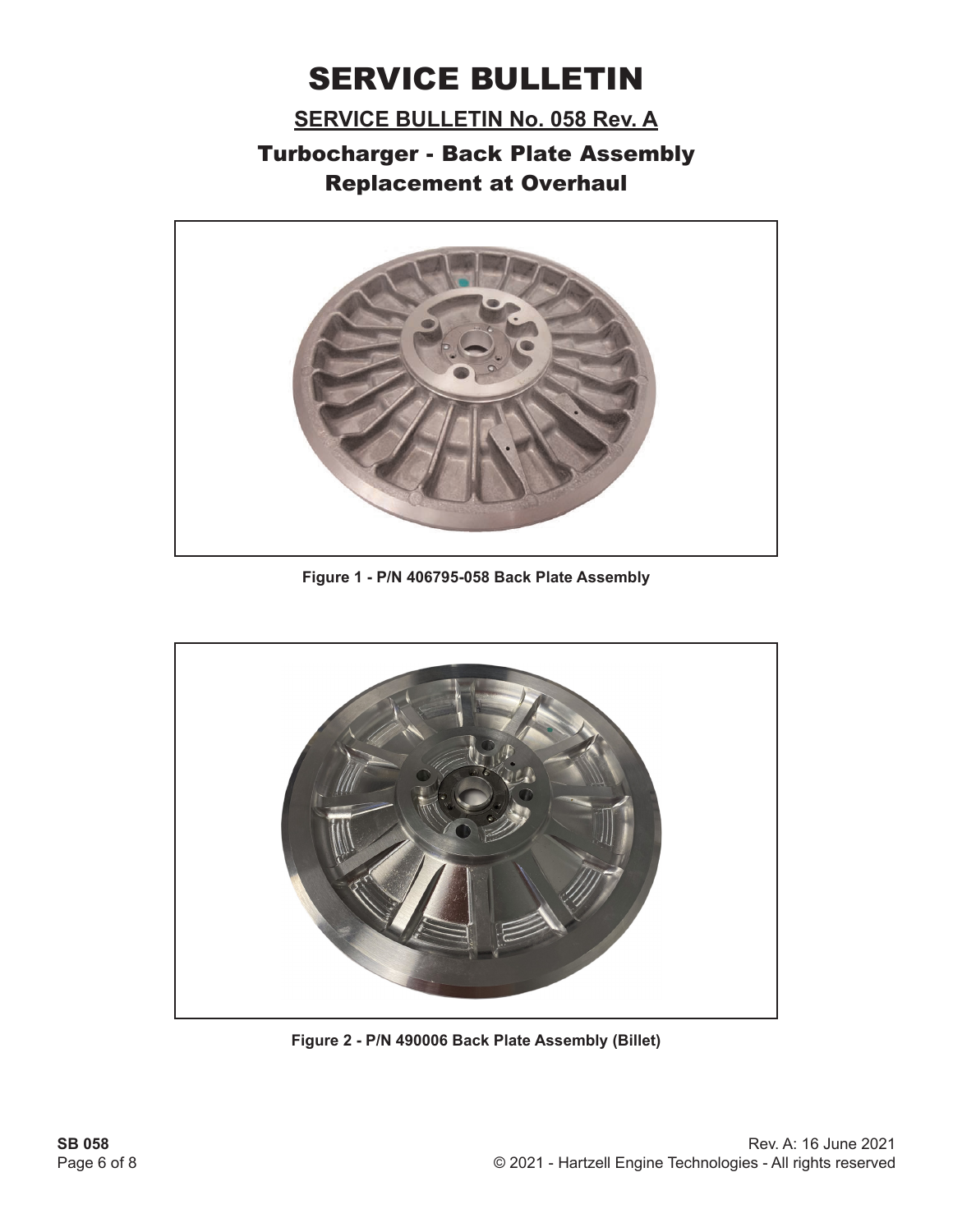**SERVICE BULLETIN No. 058 Rev. A**



**Figure 3 - P/N 490045-0000 Back Plate Assembly (Sand Cast)**